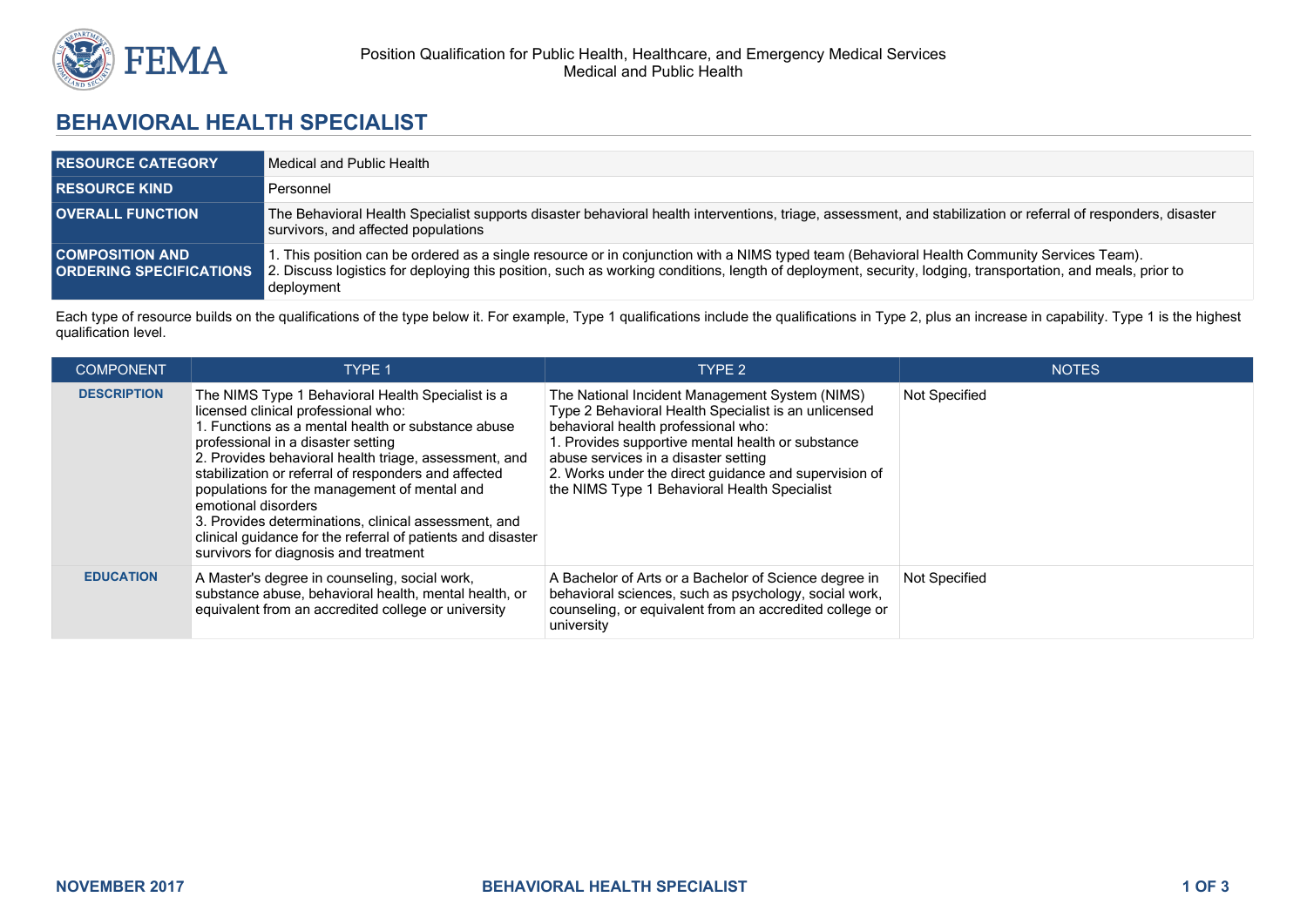

## Position Qualification for Public Health, Healthcare, and Emergency Medical Services Medical and Public Health

| <b>COMPONENT</b>                                                                            | TYPE 1                                                                                                                                                                                                                                                                                                                                                                                                                                                                             | TYPE 2                                                                                                                                                                                                                                                                                                                                                                                                                                                                                                                                                                                         | <b>NOTES</b>                                                                                                                                                                                                                                                                                                                                   |
|---------------------------------------------------------------------------------------------|------------------------------------------------------------------------------------------------------------------------------------------------------------------------------------------------------------------------------------------------------------------------------------------------------------------------------------------------------------------------------------------------------------------------------------------------------------------------------------|------------------------------------------------------------------------------------------------------------------------------------------------------------------------------------------------------------------------------------------------------------------------------------------------------------------------------------------------------------------------------------------------------------------------------------------------------------------------------------------------------------------------------------------------------------------------------------------------|------------------------------------------------------------------------------------------------------------------------------------------------------------------------------------------------------------------------------------------------------------------------------------------------------------------------------------------------|
| <b>TRAINING</b>                                                                             | Same as Type 2                                                                                                                                                                                                                                                                                                                                                                                                                                                                     | Completion of the following:<br>1. IS-100: Introduction to the Incident Command<br>System, ICS-100<br>2. IS-200: Basic Incident Command System for Initial<br>Response, ICS-200<br>3. IS-368: Including People with Disabilities and Others<br>with Access and Functional Needs in Disaster<br>Operations<br>4. IS-505: Religious and Cultural Literacy and<br>Competency in Disaster<br>5. IS-700: National Incident Management System, An<br>Introduction<br>6. IS-800: National Response Framework, An<br>Introduction<br>7. Psychological First Aid (PFA) Training (minimum four<br>hours) | Not Specified                                                                                                                                                                                                                                                                                                                                  |
| <b>EXPERIENCE</b>                                                                           | Two years of experience in a clinical practice setting<br>commensurate with the mission assignment                                                                                                                                                                                                                                                                                                                                                                                 | Two years of experience in a setting commensurate<br>with the mission assignment                                                                                                                                                                                                                                                                                                                                                                                                                                                                                                               | Not Specified                                                                                                                                                                                                                                                                                                                                  |
| <b>PHYSICAL/MEDICAL</b><br><b>FITNESS</b>                                                   | Same as Type 2                                                                                                                                                                                                                                                                                                                                                                                                                                                                     | 1. Moderate<br>2. Is able to work while wearing appropriate personal<br>protective equipment (PPE) during shift<br>3. Maintains immunizations in accordance with the U.S.<br>Department of Health and Human Services Centers for<br>Disease Control and Prevention's recommended adult<br>immunization schedule for the United States of America                                                                                                                                                                                                                                               | 1. PPE is mission-specific and may vary by working<br>environment, including protective footwear, protective<br>clothing for skin exposures, eye and hearing protection,<br>respirators, gloves, and masks.<br>2. NIMS Guideline for the National Qualification System<br>(NQS) defines Physical/Medical Fitness levels for NIMS<br>positions. |
| <b>CURRENCY</b>                                                                             | Same as Type 2                                                                                                                                                                                                                                                                                                                                                                                                                                                                     | 1. Ongoing, active participation with an established<br>health care related providing entity such as a hospital,<br>health system, inpatient treatment facility, agency,<br>service, or private practice providing crisis intervention<br>or disaster behavioral health expertise<br>2. Immunizations up-to-date commensurate with<br>mission assignment<br>3. Background checks as applicable law permits or<br>requires                                                                                                                                                                      | Provider must carry out and use any background<br>checks as applicable law specifies. This may include a<br>background check completed within past 12 months,<br>sex offender registry check, and a local, state, and<br>national criminal history.                                                                                            |
| <b>PROFESSIONAL AND</b><br><b>TECHNICAL</b><br><b>LICENSES AND</b><br><b>CERTIFICATIONS</b> | 1. State, the District of Columbia, or US territory-<br>granted active status of legal authority to function as a<br>Behavioral Health Specialist without restrictions<br>including, Psychologists, Licensed Marriage and Family<br>Therapists (LMFT), Licensed Clinical Social Workers<br>(LCSW), Licensed Professional Counselors (LPC), or<br>state-recognized equivalent<br>2. Drug Enforcement Administration (DEA) registration<br>with prescriptive privileges as necessary | Not Specified                                                                                                                                                                                                                                                                                                                                                                                                                                                                                                                                                                                  | Not Specified                                                                                                                                                                                                                                                                                                                                  |